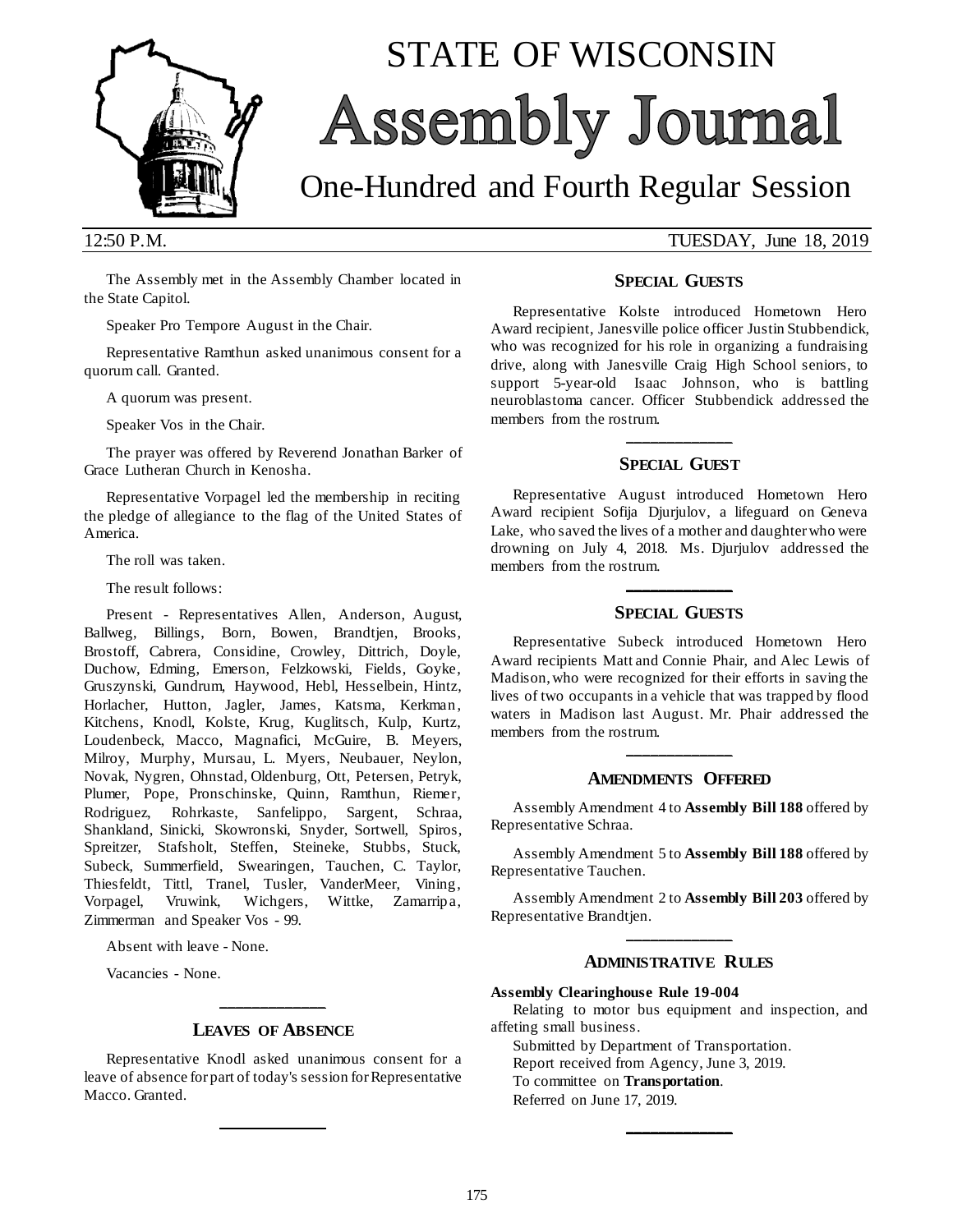#### **INTRODUCTION AND REFERENCE OF PROPOSALS**

Read first time and referred:

#### **Assembly Joint Resolution 61**

Relating to: commending and congratulating Justice Shirley Abrahamson on her retirement after 43 devoted years of service.

By Representatives C. Taylor, Felzkowski, Ballweg, Billings, Brandtjen, Cabrera, Dittrich, Duchow, Emerson, Hesselbein, Kerkman, Kolste, Loudenbeck, Magnafici, B. Meyers, L. Myers, Neubauer, Pope, Rodriguez, Sargent, Shankland, Sinicki, Stubbs, Stuck, Subeck, VanderMeer, Vining and Zamarripa.

To committee on **Rules**.

#### **Assembly Joint Resolution 62**

Relating to: commemorating Sun Prairie volunteer fire fighter Cory Barr, the Sun Prairie Police Department, the Sun Prairie Volunteer Fire Department, and the Sun Prairie Emergency Medical Services on the one-year anniversary of the gas line explosion in downtown Sun Prairie.

By Representatives Hebl, Pope, Zamarripa, Shankland and Gruszynski; cosponsored by Senator Miller.

To committee on **Rules**.

## **\_\_\_\_\_\_\_\_\_\_\_\_\_ COMMITTEE REPORTS**

The committee on **Criminal Justice and Public Safety** reports and recommends:

#### **Assembly Bill 71**

Relating to: possession of child pornography and providing a penalty.

Assembly Substitute Amendment 1 adoption:

Ayes: 13 - Representatives Spiros, Sortwell, Ott, Steffen, Horlacher, Schraa, Krug, Crowley, Emerson, Spreitzer, Duchow, Stubbs and McGuire.

Noes: 0.

Passage as amended:

Ayes: 13 - Representatives Spiros, Sortwell, Ott, Steffen, Horlacher, Schraa, Krug, Crowley, Emerson, Spreitzer, Duchow, Stubbs and McGuire.

Noes: 0.

To committee on **Rules**.

#### **Assembly Bill 135**

Relating to: going armed with an electric weapon by private security personnel.

Passage:

Ayes: 8 - Representatives Spiros, Sortwell, Steffen, Horlacher, Schraa, Krug, Crowley and Cabrera. Noes: 0.

To committee on **Rules**.

#### **Assembly Bill 171**

Relating to: sexual contact by a law enforcement officer with a person in his or her custody and providing a penalty.

Assembly Amendment 1 adoption:

Ayes: 13 - Representatives Spiros, Sortwell, Ott, Steffen, Horlacher, Schraa, Krug, Crowley, Emerson, Spreitzer, Duchow, Stubbs and McGuire.

Noes: 0.

Passage as amended:

Ayes: 13 - Representatives Spiros, Sortwell, Ott, Steffen, Horlacher, Schraa, Krug, Crowley, Emerson, Spreitzer, Duchow, Stubbs and McGuire.

Noes: 0.

To committee on **Rules**.

#### **Assembly Bill 188**

Relating to: facilities for holding juveniles in secure custody.

Assembly Amendment 3 adoption:

Ayes: 13 - Representatives Spiros, Sortwell, Ott, Steffen, Horlacher, Schraa, Krug, Crowley, Emerson, Spreitzer, Duchow, Stubbs and McGuire.

Noes: 0.

Passage as amended:

Ayes: 13 - Representatives Spiros, Sortwell, Ott, Steffen, Horlacher, Schraa, Krug, Crowley, Emerson, Spreitzer, Duchow, Stubbs and McGuire.

Noes: 0.

To committee on **Rules**.

*JOHN SPIROS* Chairperson Committee on Criminal Justice and Public Safety

**\_\_\_\_\_\_\_\_\_\_\_\_\_** The committee on **Education** reports and recommends:

#### **Assembly Bill 194**

Relating to: requirements for initial licensure as a special education teacher.

Assembly Amendment 1 adoption:

Ayes: 8 - Representatives Thiesfeldt, Kitchens, Jagler, Wittke, Rodriguez, Mursau, Ramthun and Wichgers.

Noes: 6 - Representatives Pope, Bowen, Considine, L. Myers, Hebl and Vruwink.

Passage as amended:

Ayes: 11 - Representatives Thiesfeldt, Kitchens, Jagler, Wittke, Rodriguez, Mursau, Ramthun, Wichgers, Bowen, L. Myers and Vruwink.

Noes: 3 - Representatives Pope, Considine and Hebl.

To committee on **Rules**.

#### **Assembly Bill 195**

Relating to: a license to teach based on reciprocity and granting rule-making authority.

Assembly Amendment 1 adoption:

Ayes: 14 - Representatives Thiesfeldt, Kitchens, Jagler, Wittke, Rodriguez, Mursau, Ramthun, Wichgers, Pope, Bowen, Considine, L. Myers, Hebl and Vruwink.

Noes: 0.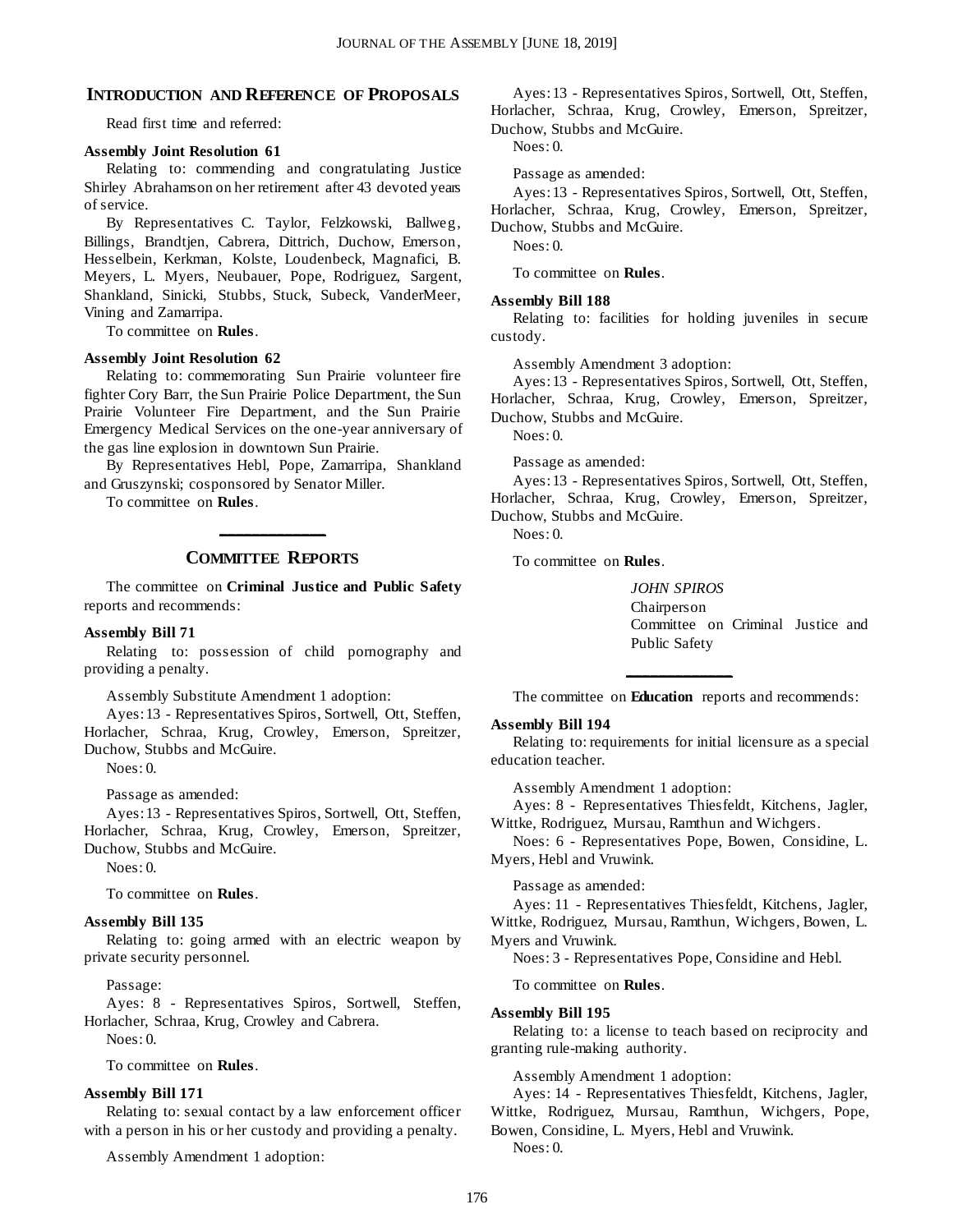Passage as amended:

Ayes: 12 - Representatives Thiesfeldt, Kitchens, Jagler, Wittke, Rodriguez, Mursau, Ramthun, Wichgers, Bowen, Considine, L. Myers and Vruwink.

Noes: 2 - Representatives Pope and Hebl.

To committee on **Rules**.

*JEREMY THIESFELDT* Chairperson Committee on Education

The joint committee on **Finance** reports and recommends:

**\_\_\_\_\_\_\_\_\_\_\_\_\_**

#### **Assembly Bill 251**

Relating to: requiring marketplace providers to collect and remit sales tax from third parties and reducing individual income tax rates based on the collection of sales and use tax from out-of-state retailers and marketplace providers.

Assembly Amendment 2 to Assembly Substitute Amendment 1 adoption:

Ayes: 16 - Senator Darling and Representative Nygren; Senators Olsen, Tiffany, Marklein, Stroebel, LeMahieu, Erpenbach and Johnson; Representatives Loudenbeck, Born, Rohrkaste, Katsma, Zimmerman, C. Taylor and Goyke.

Noes: 0.

Assembly Amendment 3 to Assembly Substitute Amendment 1 adoption:

Ayes: 16 - Senator Darling and Representative Nygren; Senators Olsen, Tiffany, Marklein, Stroebel, LeMahieu, Erpenbach and Johnson; Representatives Loudenbeck, Born, Rohrkaste, Katsma, Zimmerman, C. Taylor and Goyke.

Noes: 0.

Assembly Substitute Amendment 1 adoption:

Ayes: 16 - Senator Darling and Representative Nygren; Senators Olsen, Tiffany, Marklein, Stroebel, LeMahieu, Erpenbach and Johnson; Representatives Loudenbeck, Born, Rohrkaste, Katsma, Zimmerman, C. Taylor and Goyke.

Noes: 0.

Passage as amended, with emergency statement (s. 16.47 (2) Wisconsin Statutes):

Ayes: 16 - Senator Darling and Representative Nygren; Senators Olsen, Tiffany, Marklein, Stroebel, LeMahieu, Erpenbach and Johnson; Representatives Loudenbeck, Born, Rohrkaste, Katsma, Zimmerman, C. Taylor and Goyke.

**\_\_\_\_\_\_\_\_\_\_\_\_\_**

Noes: 0.

#### To committee on **Rules**.

*JOHN NYGREN* Assembly Co-Chairperson Joint Committee on Finance

The committee on **Transportation** reports and recommends:

#### **Assembly Bill 151**

Relating to: penalties for certain traffic violations where highway maintenance workers are present and providing a penalty.

Passage:

Ayes: 13 - Representatives Kulp, Spiros, Thiesfeldt, Allen, Sanfelippo, Vorpagel, Murphy, Skowronski, Kolste, Crowley, B. Meyers, Neubauer and Considine.

Noes: 0.

To committee on **Rules**.

#### **Assembly Bill 273**

Relating to: bids proposing the use of alternate subbase materials.

#### Passage:

Ayes: 8 - Representatives Kulp, Spiros, Thiesfeldt, Allen, Sanfelippo, Vorpagel, Murphy and Plumer.

Noes: 4 - Representatives Kolste, Crowley, Neubauer and Considine.

To committee on **Rules**.

#### **Assembly Bill 275**

Relating to: highway project design inventory for designbuild projects.

Passage:

Ayes: 8 - Representatives Kulp, Spiros, Thiesfeldt, Allen, Sanfelippo, Vorpagel, Murphy and Plumer.

Noes: 4 - Representatives Kolste, Crowley, Neubauer and Considine.

To committee on **Rules**.

#### **Assembly Bill 284**

Relating to: discretionary merit awards by the Department of Transportation.

Passage:

Ayes: 8 - Representatives Kulp, Spiros, Thiesfeldt, Allen, Sanfelippo, Vorpagel, Murphy and Plumer.

Noes: 4 - Representatives Kolste, Crowley, Neubauer and Considine.

To committee on **Rules**.

#### **Assembly Bill 285**

Relating to: bidding procedures for highway improvements.

Assembly Amendment 2 adoption:

Ayes: 7 - Representatives Kulp, Thiesfeldt, Sanfelippo, Vorpagel, Murphy, Skowronski and Plumer.

Noes: 6 - Representatives Allen, Kolste, Crowley, B. Meyers, Neubauer and Considine.

Assembly Amendment 5 adoption:

Ayes: 8 - Representatives Kulp, Thiesfeldt, Allen, Sanfelippo, Vorpagel, Murphy, Skowronski and Plumer.

Noes: 5 - Representatives Kolste, Crowley, B. Meyers, Neubauer and Considine.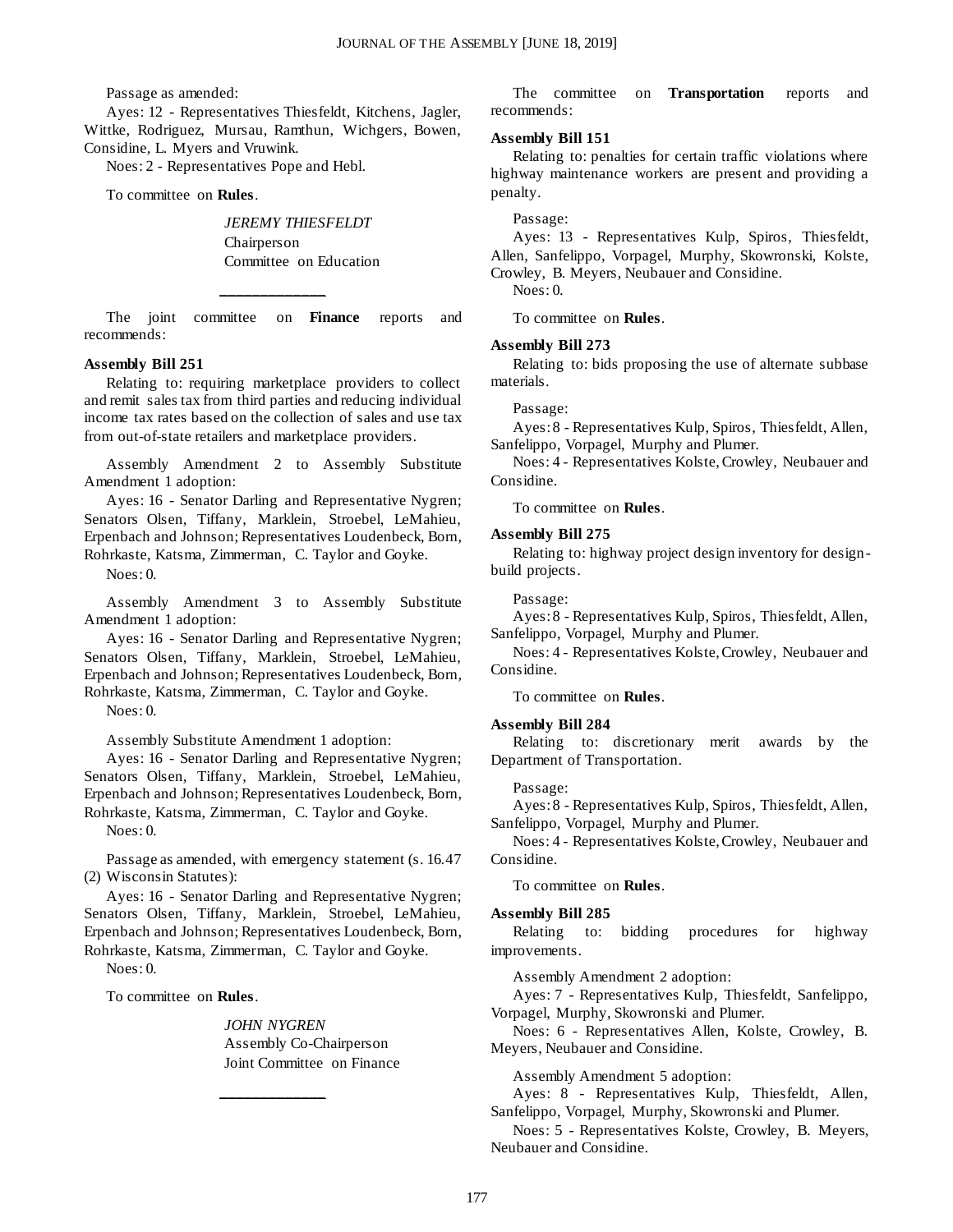Passage as amended:

Ayes: 8 - Representatives Kulp, Thiesfeldt, Allen, Sanfelippo, Vorpagel, Murphy, Skowronski and Plumer.

Noes: 5 - Representatives Kolste, Crowley, B. Meyers, Neubauer and Considine.

To committee on **Rules**.

*BOB KULP* Chairperson Committee on Transportation

The committee on **Ways and Means** reports and recommends:

**\_\_\_\_\_\_\_\_\_\_\_\_\_**

#### **Assembly Bill 73**

Relating to: lease terms and the imposition of sales and use taxes related to a local professional baseball park district.

Assembly Amendment 1 to Assembly Substitute Amendment 1 adoption:

Ayes: 8 - Representatives Macco, Wittke, Kerkman, Petersen, Ramthun, Riemer, Ohnstad and Haywood.

 $N$ oes: 0.

Assembly Substitute Amendment 1 adoption:

Ayes: 8 - Representatives Macco, Wittke, Kerkman, Petersen, Ramthun, Riemer, Ohnstad and Haywood. Noes: 0.

Passage as amended:

Ayes: 8 - Representatives Macco, Wittke, Kerkman, Petersen, Ramthun, Riemer, Ohnstad and Haywood.

Noes: 0.

To committee on **Rules**.

*JOHN MACCO* Chairperson Committee on Ways and Means

The committee on **Workforce Development** reports and recommends:

**\_\_\_\_\_\_\_\_\_\_\_\_\_**

#### **Assembly Bill 250**

Relating to: examinations and licensure of sign language interpreters, providing an exemption from emergency rule procedures, and granting rule-making authority.

Assembly Amendment 1 adoption:

Ayes: 14 - Representatives Petryk, Dittrich, Murphy, Allen, Oldenburg, Kulp, Macco, Brandtjen, Snyder, Gundrum, Shankland, Fields, Crowley and Ohnstad. Noes: 0.

Passage as amended:

Ayes: 14 - Representatives Petryk, Dittrich, Murphy, Allen, Oldenburg, Kulp, Macco, Brandtjen, Snyder, Gundrum, Shankland, Fields, Crowley and Ohnstad.

Noes: 0.

To committee on **Rules**.

#### **ACTION ON THE SENATE MESSAGE**

**\_\_\_\_\_\_\_\_\_\_\_\_\_**

#### **Senate Bill 46**

Relating to: prostitution crime surcharge and making an appropriation.

By Senators Jacque, Wanggaard, L. Taylor, Darling, Kooyenga and Olsen; cosponsored by Representatives Brandtjen, Crowley, Fields, Gundrum, Horlacher, Hutton, Kulp, Magnafici, Murphy, Ramthun, Sanfelippo, Subeck, Tusler, Vorpagel, Wichgers and Zimmerman.

To committee on **Rules**.

#### **Senate Bill 68**

Relating to: possession of child pornography and providing a penalty.

By Senators Jacque, L. Taylor and Marklein; cosponsored by Representatives Tusler, Crowley, Brandtjen, Horlacher, Kulp, Murphy, Mursau, Ramthun, Sanfelippo, Schraa, Skowronski, Sortwell, Steffen, Thiesfeldt, Tittl and Wichgers.

To committee on **Rules**.

## **\_\_\_\_\_\_\_\_\_\_\_\_\_ CHIEF CLERK REPORTS**

The Chief Clerk records:

**Assembly Bill 10**

Presented to the Governor on Tuesday, June 18.

*PATRICK E. FULLER* Assembly Chief Clerk

## **\_\_\_\_\_\_\_\_\_\_\_\_\_ COMMUNICATIONS**

June 17, 2019

Patrick E. Fuller Assembly Chief Clerk 17 West Main Street, Suite 401 Madison, WI 53703

Dear Chief Clerk Fuller:

Please add my name as a co-author of Assembly Joint Resolution 31, relating to recognizing September 1 to 7, 2019, as Resiliency Week.

Please add my name as a co-author of Assembly Joint Resolution 49, relating to honoring Wisconsin native Arike Ogunbowale for an incredible college women's basketball career with the University of Notre Dame.

> Sincerely, *ROBYN VINING* State Representative 14th Assembly District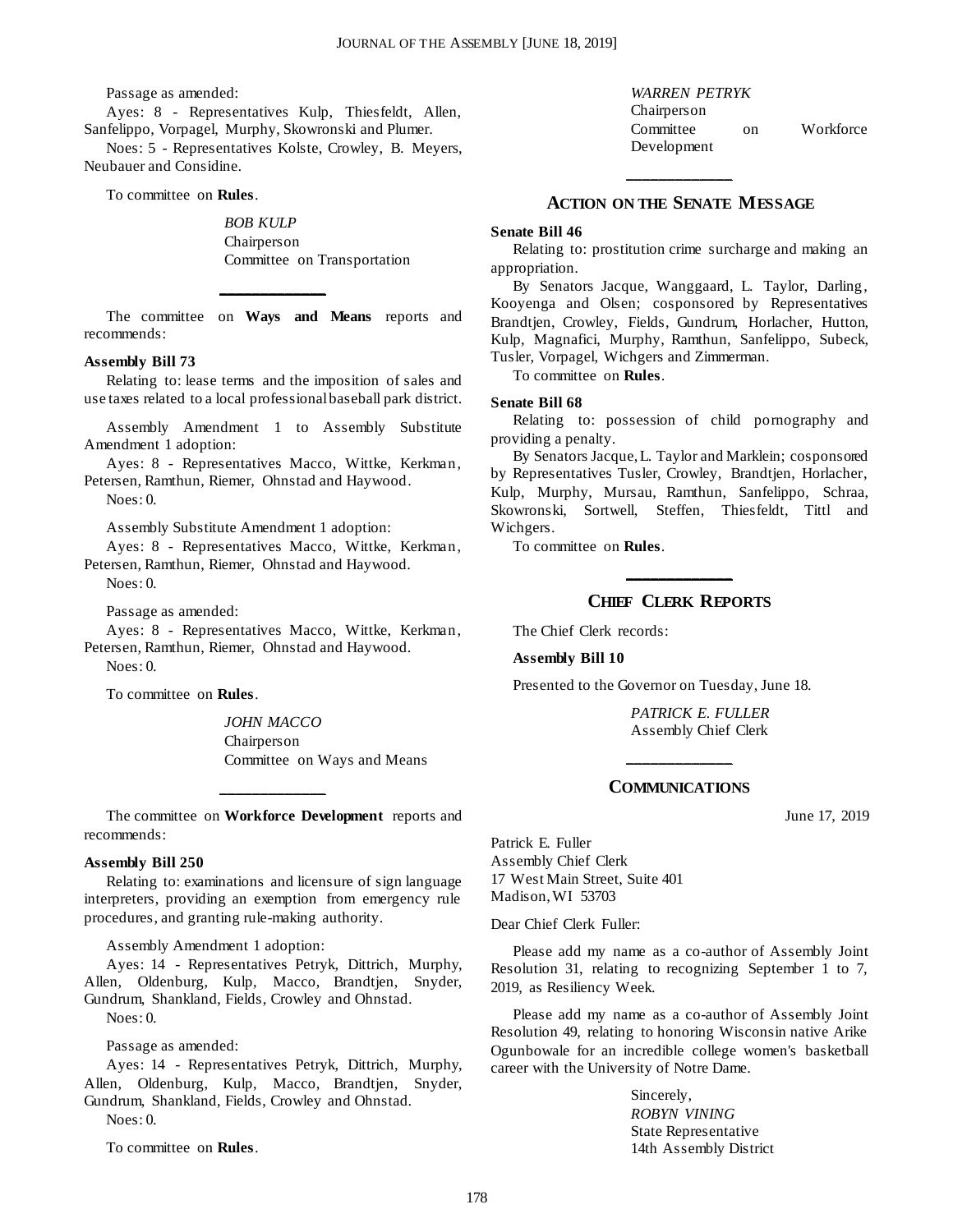June 18, 2019

Patrick E. Fuller Assembly Chief Clerk 17 West Main Street, Suite 401 Madison, WI 53703

Dear Chief Clerk Fuller:

Please add my name as a co-author of Assembly Bill 248, relating to eliminating personal conviction exemption from immunizations.

**\_\_\_\_\_\_\_\_\_\_\_\_\_**

Please add my name as a co-author of Assembly Bill 295, relating to increasing the homestead tax credit maximu m income.

**\_\_\_\_\_\_\_\_\_\_\_\_\_**

Sincerely, *DAVID BOWEN* State Representative 10th Assembly District

June 18, 2019

Patrick E. Fuller Assembly Chief Clerk 17 West Main Street, Suite 401 Madison, WI 53703

Dear Chief Clerk Fuller:

Please add my name as a co-author of Assembly Joint Resolution 60, relating to a statement in support of 2019 H.R. 832.

**\_\_\_\_\_\_\_\_\_\_\_\_\_**

Sincerely, *MARK SPREITZER* State Representative 45th Assembly District

June 18, 2019

Patrick E. Fuller Assembly Chief Clerk 17 West Main Street, Suite 401 Madison, WI 53703

Dear Chief Clerk Fuller:

Please add my name as a co-author of Assembly Bill 295, relating to increasing the homestead tax credit maximu m income.

**\_\_\_\_\_\_\_\_\_\_\_\_\_**

Sincerely, *STAUSH GRUSZYNSKI* State Representative 90th Assembly District

June 18, 2019

Patrick E. Fuller Assembly Chief Clerk 17 West Main Street, Suite 401 Madison, WI 53703

Dear Chief Clerk Fuller:

Please add my name as a co-author of Assembly Joint Resolution 60, relating to a statement in support of 2019 H.R. 832.

> Sincerely, *TREIG PRONSCHINSKE* State Representative 92nd Assembly District

## **\_\_\_\_\_\_\_\_\_\_\_\_\_ CALENDAR OF TUESDAY, JUNE 18**

Representative Steineke asked unanimous consent that **Senate Joint Resolution 25** be withdrawn from today's calendar and taken up at this time. Granted.

#### **Senate Joint Resolution 25**

Relating to: recognizing September 1 to 7, 2019, as Resiliency Week.

The question was: Shall **Senate Joint Resolution 25** be concurred in?

Motion carried.

Representative Steineke asked unanimous consent that the rules be suspended and that **Senate Joint Resolution 25** be immediately messaged to the Senate. Granted.

#### **Assembly Joint Resolution 31**

Relating to: recognizing September 1 to 7, 2019, as Resiliency Week.

Representative Steineke asked unanimous consent that **Assembly Joint Resolution 31** be laid on the table. Granted.

#### **Assembly Joint Resolution 46**

Relating to: honoring Wisconsin native Megan Gustafson for an incredible college women's basketball career.

The question was: Shall **Assembly Joint Resolution 46** be adopted?

Motion carried.

Representative Zamarripa asked unanimous consent to be added as a coauthor of **Assembly Joint Resolution 46**. Granted.

Representative Steineke asked unanimous consent that the rules be suspended and that **Assembly Joint Resolution 46** be immediately messaged to the Senate. Granted.

#### **Assembly Joint Resolution 48**

Relating to: supporting atomic veterans, their spouses, and dependents in receiving medical care and disability compensation.

The question was: Shall **Assembly Joint Resolution 48** be adopted?

Motion carried.

Representative Steineke asked unanimous consent that the rules be suspended and that **Assembly Joint Resolution 48** be immediately messaged to the Senate. Granted.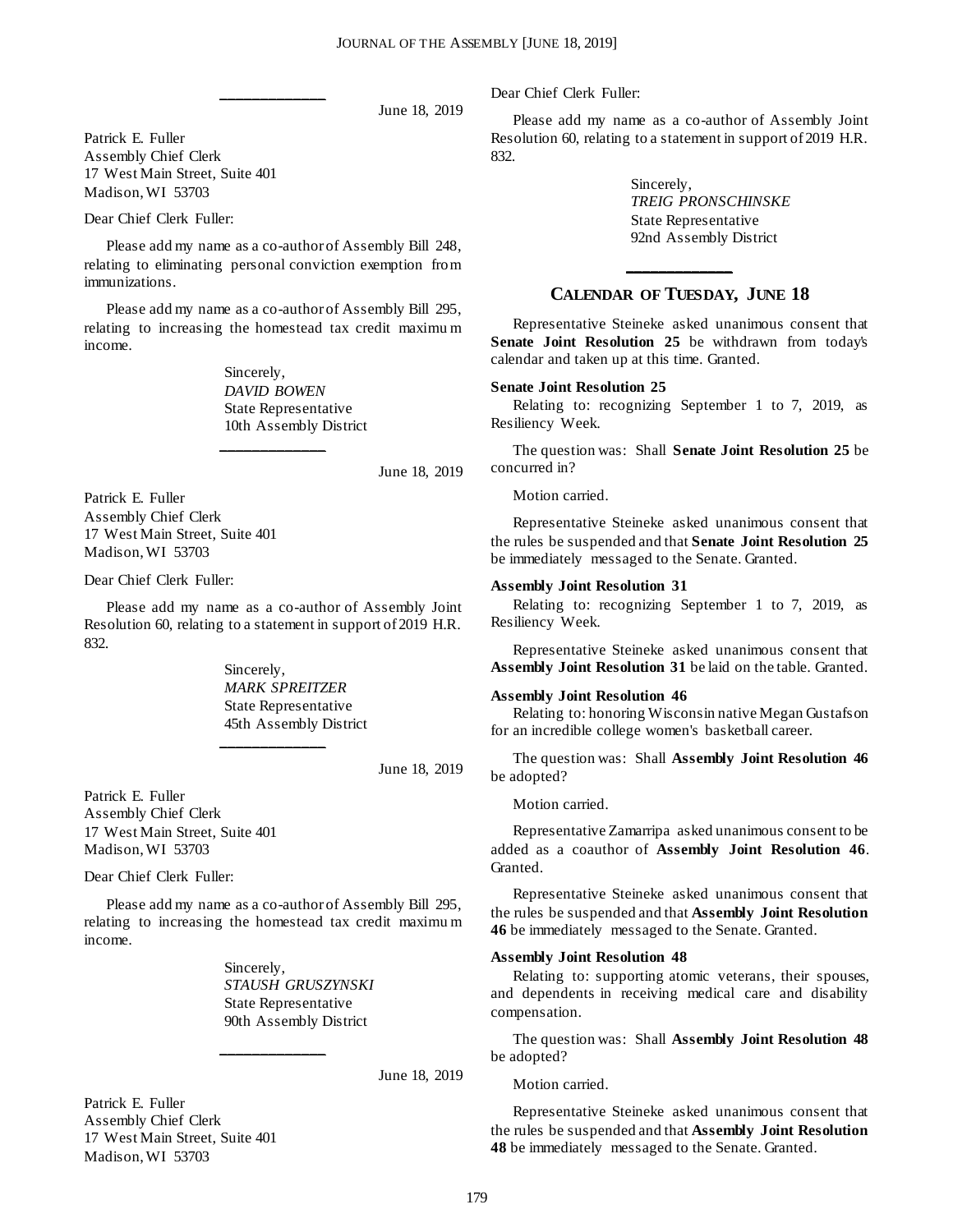#### **Assembly Joint Resolution 57**

Relating to: recognizing July 16 as National Atomic Veterans Day in Wisconsin.

The question was: Shall **Assembly Joint Resolution 57** be adopted?

Motion carried.

Representative Zamarripa asked unanimous consent to be added as a coauthor of **Assembly Joint Resolution 57**. Granted.

Representative Steineke asked unanimous consent that the rules be suspended and that **Assembly Joint Resolution 57** be immediately messaged to the Senate. Granted.

#### **Assembly Joint Resolution 49**

Relating to: honoring Wisconsin native Arike Ogunbowale for an incredible college women's basketball career with the University of Notre Dame.

The question was: Shall **Assembly Joint Resolution 49** be adopted?

Motion carried.

Representative Steineke asked unanimous consent that the rules be suspended and that **Assembly Joint Resolution 49** be immediately messaged to the Senate. Granted.

Representative Steineke asked unanimous consent that **Senate Joint Resolution 43** be withdrawn from today's calendar and taken up at this time. Granted.

#### **Senate Joint Resolution 43**

Relating to: recognizing June 9 to 15, 2019, as Army Week in Wisconsin.

The question was: Shall **Senate Joint Resolution 43** be concurred in?

Motion carried.

Representative Steineke asked unanimous consent that the rules be suspended and that **Senate Joint Resolution 43** be immediately messaged to the Senate. Granted.

#### **Assembly Joint Resolution 51**

Relating to: recognizing June 9 to 15, 2019, as Army Week in Wisconsin.

Representative Zamarripa asked unanimous consent to be added as a coauthor of **Assembly Joint Resolution 51**. Granted.

Representative Steineke asked unanimous consent that **Assembly Joint Resolution 51** be laid on the table. Granted.

#### **Assembly Joint Resolution 52**

Relating to: congratulating the Milwaukee Bucks on their 2018-19 season.

The question was: Shall **Assembly Joint Resolution 52** be adopted?

Motion carried.

Representative Schraa asked unanimous consent to be added as a coauthor of **Assembly Joint Resolution 52**. Granted.

Representative Steineke asked unanimous consent that the rules be suspended and that **Assembly Joint Resolution 52** be immediately messaged to the Senate. Granted.

#### **Assembly Joint Resolution 53**

Relating to: designating June 2019 as Myasthenia Gravis Awareness Month.

The question was: Shall **Assembly Joint Resolution 53** be adopted?

Motion carried.

Representative Steineke asked unanimous consent that the rules be suspended and that **Assembly Joint Resolution 53** be immediately messaged to the Senate. Granted.

Speaker Pro Tempore August in the chair.

#### **Assembly Joint Resolution 54**

Relating to: supporting the efforts by the State of Wisconsin and others in the Mississippi River Basin to work together to achieve the goals of the Gulf Hypoxia Action Plan and a reduction of the hypoxic zone in the Gulf of Mexico.

The question was: Shall **Assembly Joint Resolution 54** be adopted?

Motion carried.

Representative Zamarripa asked unanimous consent to be added as a coauthor of **Assembly Joint Resolution 54**. Granted.

Representative Steineke asked unanimous consent that the rules be suspended and that **Assembly Joint Resolution 54** be immediately messaged to the Senate. Granted.

#### **Assembly Joint Resolution 55**

Relating to: recognizing June 2019 as National Homeownership Month.

The question was: Shall **Assembly Joint Resolution 55** be adopted?

Motion carried.

Representative Steineke asked unanimous consent that the rules be suspended and that **Assembly Joint Resolution 55** be immediately messaged to the Senate. Granted.

#### **Assembly Joint Resolution 56**

Relating to: recognizing June 13 to 20, 2019, as National Nursing Assistants Week.

The question was: Shall **Assembly Joint Resolution 56** be adopted?

Motion carried.

Representative Vining asked unanimous consent to be added as a coauthor of **Assembly Joint Resolution 56**. Granted.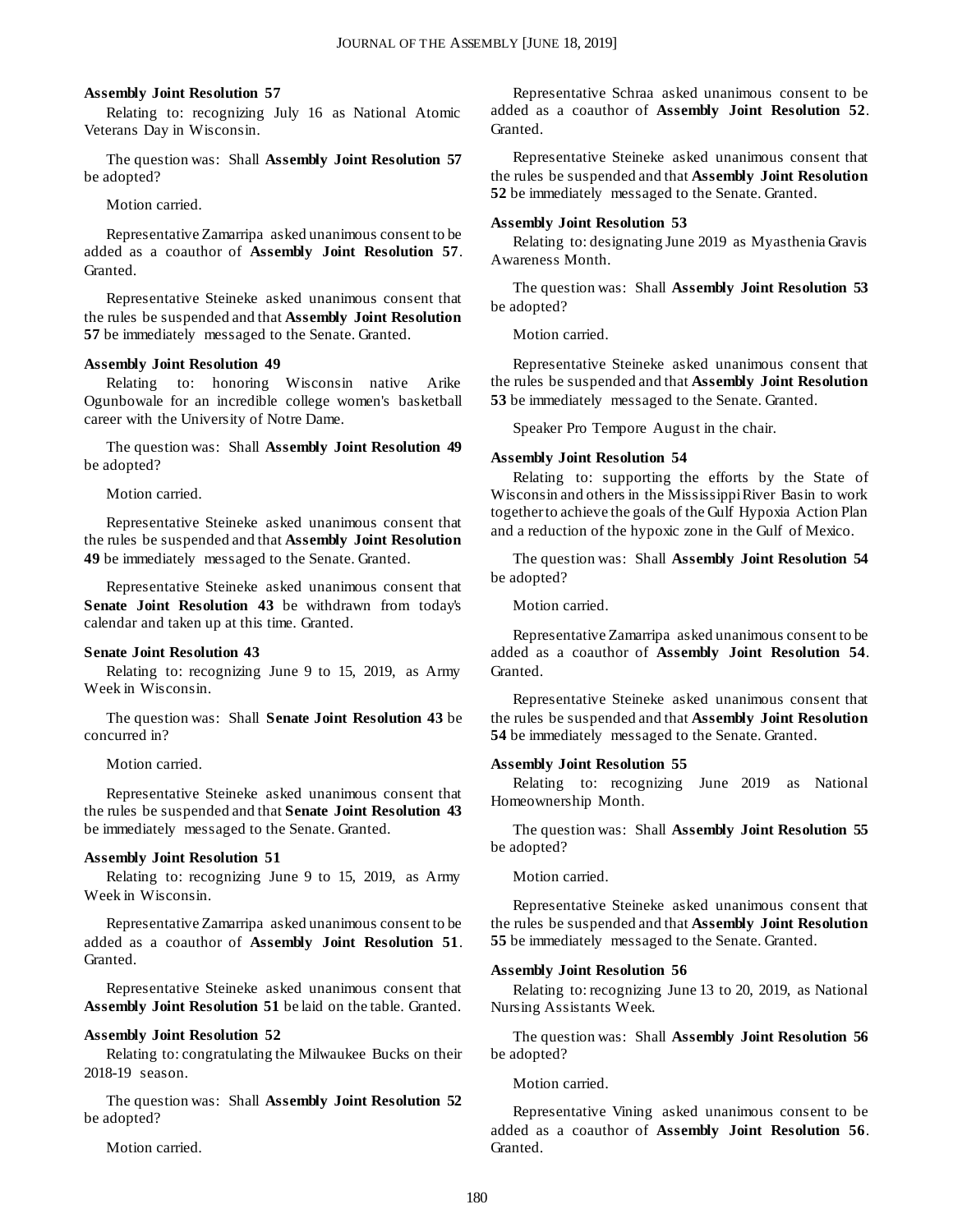Representative Steineke asked unanimous consent that the rules be suspended and that **Assembly Joint Resolution 56** be immediately messaged to the Senate. Granted.

#### **Assembly Joint Resolution 58**

Relating to: recognizing June 2019 as Black Music Month in the state of Wisconsin.

The question was: Shall **Assembly Joint Resolution 58** be adopted?

Motion carried.

Representative Schraa asked unanimous consent to be added as a coauthor of **Assembly Joint Resolution 58**. Granted.

Representative Steineke asked unanimous consent that the rules be suspended and that **Assembly Joint Resolution 58** be immediately messaged to the Senate. Granted.

#### **Assembly Joint Resolution 59**

Relating to: commemorating the 75th anniversary of D-Day on June 6, 2019.

The question was: Shall **Assembly Joint Resolution 59** be adopted?

Motion carried.

Representative Steineke asked unanimous consent that the rules be suspended and that **Assembly Joint Resolution 59** be immediately messaged to the Senate. Granted.

#### **Senate Joint Resolution 8**

Relating to: congratulating the Green Bay Packers on the occasion of their 100th anniversary and declaring August 11, 2019, Green Bay Packers Day.

The question was: Shall **Senate Joint Resolution 8** be concurred in?

Motion carried.

Representative Steineke asked unanimous consent that the rules be suspended and that **Senate Joint Resolution 8** be immediately messaged to the Senate. Granted.

Representative Macco asked unanimous consent that his leave of absence be lifted. Granted.

#### **Senate Joint Resolution 11**

Relating to: honoring the life and public service of Joe Polasek.

The question was: Shall **Senate Joint Resolution 11** be concurred in?

Motion carried.

Representative Steineke asked unanimous consent that the rules be suspended and that **Senate Joint Resolution 11** be immediately messaged to the Senate. Granted.

#### **Senate Joint Resolution 41**

Relating to: the public service of William T. Pound.

The question was: Shall **Senate Joint Resolution 41** be concurred in?

Motion carried.

Representative Steineke asked unanimous consent that the rules be suspended and that **Senate Joint Resolution 41** be immediately messaged to the Senate. Granted.

#### **Senate Joint Resolution 42**

Relating to: honoring the life and public service of Senator John Maurer.

The question was: Shall **Senate Joint Resolution 42** be concurred in?

Motion carried.

Representative Steineke asked unanimous consent that the rules be suspended and that **Senate Joint Resolution 42** be immediately messaged to the Senate. Granted.

Representative Steineke asked unanimous consent that the rules be suspended and that **Assembly Joint Resolution 47** be withdrawn from the committee on **Rules** and taken up at this time. Granted.

#### **Assembly Joint Resolution 47**

Relating to: recognizing June 2019 as LGBT Pride Month.

The question was: Shall **Assembly Joint Resolution 47** be adopted?

Motion carried.

Representatives Dittrich, Gundrum, Knodl, Quinn, Ramthun, Sortwell and Wichgers asked unanimous consent to be recorded as voting "**No**" on the previous question. Granted.

Representative Steineke asked unanimous consent that the rules be suspended and that **Assembly Joint Resolution 47** be immediately messaged to the Senate. Granted.

Representative Steineke asked unanimous consent that the rules be suspended and that **Assembly Joint Resolution 61** be withdrawn from the committee on **Rules** and taken up at this time. Granted.

#### **Assembly Joint Resolution 61**

Relating to: commending and congratulating Justice Shirley Abrahamson on her retirement after 43 devoted years of service.

The question was: Shall **Assembly Joint Resolution 61** be adopted?

#### Motion carried.

Representative Wichgers asked unanimous consent to be recorded as voting "**No**" on the previous question. Granted.

Representative Steineke asked unanimous consent that the rules be suspended and that **Assembly Joint Resolution 61** be immediately messaged to the Senate. Granted.

Representative Steineke asked unanimous consent that **Senate Bill 26** be withdrawn from today's calendar and taken up at this time. Granted.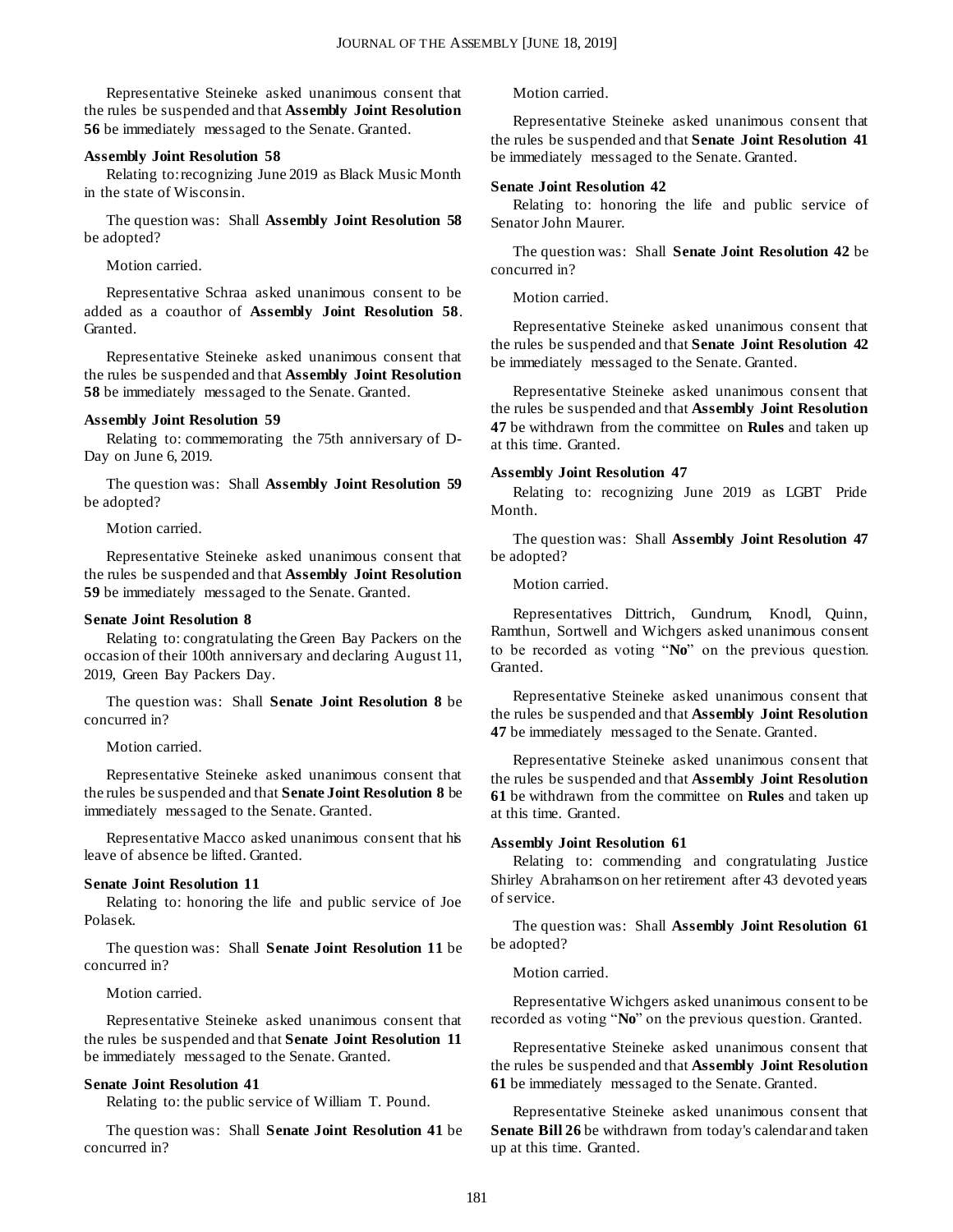#### **Senate Bill 26**

Relating to: step therapy protocols for prescription drug coverage and requiring the exercise of rule-making authority.

The question was: Shall **Senate Bill 26** be ordered to a third reading?

#### Motion carried.

Representative Steineke asked unanimous consent that the rules be suspended and that **Senate Bill 26** be given a third reading. Granted.

The question was: **Senate Bill 26** having been read three times, shall the bill be concurred in?

Motion carried.

Representative Steineke asked unanimous consent that the rules be suspended and that **Senate Bill 26** be immediately messaged to the Senate. Granted.

#### **Assembly Bill 24**

Relating to: step therapy protocols for prescription drug coverage and requiring the exercise of rule-making authority.

Representative Steineke asked unanimous consent that **Assembly Bill 24** be laid on the table. Granted.

#### **Assembly Bill 38**

Relating to: University of Wisconsin research contracts.

The question was: Shall **Assembly Bill 38** be ordered engrossed and read a third time?

Motion carried.

Representative Steineke asked unanimous consent that the rules be suspended and that **Assembly Bill 38** be given a third reading. Granted.

The question was: **Assembly Bill 38** having been read three times, shall the bill be passed?

Motion carried.

Representative Steineke asked unanimous consent that the rules be suspended and that **Assembly Bill 38** be immediately messaged to the Senate. Granted.

Representative Steineke asked unanimous consent that **Senate Bill 38** be withdrawn from today's calendar and taken up at this time. Granted.

#### **Senate Bill 38**

Relating to: dispensing, distributing, or selling dialysate, drugs, or devices necessary for providing home peritoneal kidney dialysis.

The question was: Shall **Senate Bill 38** be ordered to a third reading?

Motion carried.

Representative Steineke asked unanimous consent that the rules be suspended and that **Senate Bill 38** be given a third reading. Granted.

The question was: **Senate Bill 38** having been read three times, shall the bill be concurred in?

Motion carried.

Representative Steineke asked unanimous consent that the rules be suspended and that **Senate Bill 38** be immediately messaged to the Senate. Granted.

#### **Assembly Bill 42**

Relating to: dispensing, distributing, or selling dialysate, drugs, or devices necessary for providing home peritoneal kidney dialysis.

Representative Steineke asked unanimous consent that **Assembly Bill 42** be laid on the table. Granted.

#### **Assembly Bill 51**

Relating to: the minority teacher loan program.

The question was: Shall Assembly Amendment 1 to **Assembly Bill 51** be adopted?

Motion carried.

The question was: Shall **Assembly Bill 51** be ordered engrossed and read a third time?

Motion carried.

Representative Steineke asked unanimous consent that the rules be suspended and that **Assembly Bill 51** be given a third reading. Granted.

The question was: **Assembly Bill 51** having been read three times, shall the bill be passed?

Motion carried.

Representative Ohnstad asked unanimous consent to be added as a coauthor of **Assembly Bill 51**. Granted.

Representative Steineke asked unanimous consent that the rules be suspended and that **Assembly Bill 51** be immediately messaged to the Senate. Granted.

#### **Assembly Bill 53**

Relating to: pupil records.

The question was: Shall **Assembly Bill 53** be ordered engrossed and read a third time?

Motion carried.

Representative Steineke asked unanimous consent that the rules be suspended and that **Assembly Bill 53** be given a third reading. Granted.

The question was: **Assembly Bill 53** having been read three times, shall the bill be passed?

Motion carried.

Representative Subeck asked unanimous consent to be recorded as voting "**No**" on the previous question. Granted.

Representative Steineke asked unanimous consent that the rules be suspended and that **Assembly Bill 53** be immediately messaged to the Senate. Granted.

#### **Assembly Bill 54**

Relating to: fire, tornado, and school safety drills for public and private schools.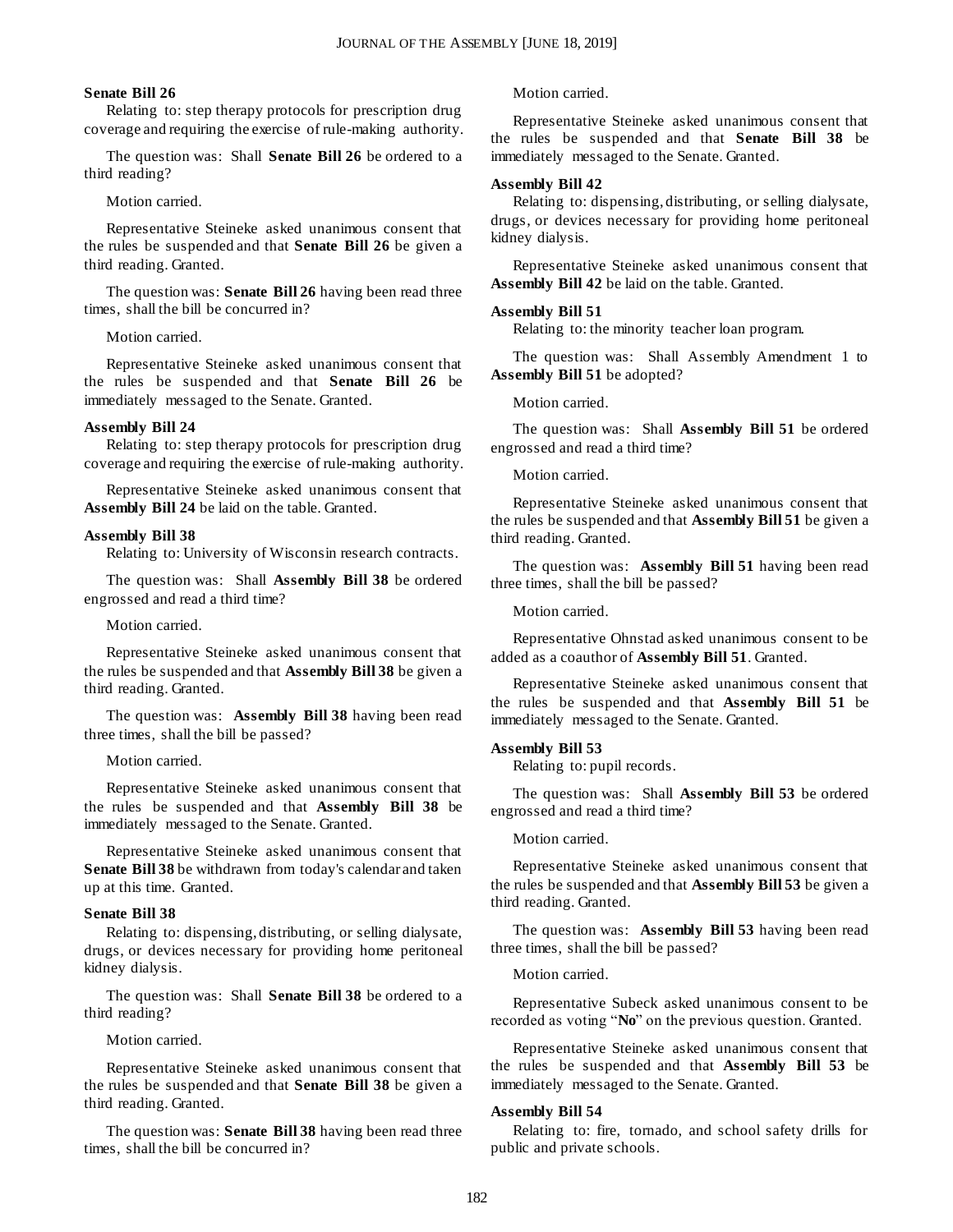The question was: Shall **Assembly Bill 54** be ordered engrossed and read a third time?

Motion carried.

Representative Steineke asked unanimous consent that the rules be suspended and that **Assembly Bill 54** be given a third reading. Granted.

The question was: **Assembly Bill 54** having been read three times, shall the bill be passed?

Motion carried.

Representative Steineke asked unanimous consent that the rules be suspended and that **Assembly Bill 54** be immediately messaged to the Senate. Granted.

#### **Assembly Bill 67**

Relating to: information on the school district and school accountability report.

The question was: Shall Assembly Amendment 1 to **Assembly Bill 67** be adopted?

Motion carried.

The question was: Shall **Assembly Bill 67** be ordered engrossed and read a third time?

Motion carried.

Representative Steineke asked unanimous consent that the rules be suspended and that **Assembly Bill 67** be given a third reading. Granted.

The question was: **Assembly Bill 67** having been read three times, shall the bill be passed?

Motion carried.

Representative C. Taylor asked unanimous consent to be recorded as voting "**No**" on the previous question. Granted.

Representative Steineke asked unanimous consent that the rules be suspended and that **Assembly Bill 67** be immediately messaged to the Senate. Granted.

#### **Assembly Bill 110**

Relating to: developing a guidebook related to dyslexia and related conditions.

The question was: Shall Assembly Amendment 1 to **Assembly Bill 110** be adopted?

Motion carried.

The question was: Shall **Assembly Bill 110** be ordered engrossed and read a third time?

Motion carried.

Representative Steineke asked unanimous consent that the rules be suspended and that **Assembly Bill 110** be given a third reading. Granted.

The question was: **Assembly Bill 110** having been read three times, shall the bill be passed?

The roll was taken.

The result follows:

Ayes - Representatives Allen, August, Ballweg, Born, Brandtjen, Brooks, Dittrich, Doyle, Duchow, Edming, Felzkowski, Gruszynski, Gundrum, Horlacher, Hutton, Jagler, James, Katsma, Kerkman, Kitchens, Knodl, Kolste, Krug, Kuglitsch, Kulp, Kurtz, Loudenbeck, Macco, Magnafici, McGuire, B. Meyers, Murphy, Mursau, Neylon, Novak, Nygren, Ohnstad, Oldenburg, Ott, Petersen, Petryk, Plumer, Pronschinske, Quinn, Ramthun, Rodriguez, Rohrkaste, Sanfelippo, Schraa, Sinicki, Skowronski, Snyder, Sortwell, Spiros, Spreitzer, Stafsholt, Steffen, Steineke, Stubbs, Stuck, Summerfield, Swearingen, Tauchen, C. Taylor, Thiesfeldt, Tittl, Tranel, Tusler, VanderMeer, Vining, Vorpagel, Vruwink, Wichgers, Wittke, Zimmer man and Speaker Vos - 76.

Noes - Representatives Anderson, Bowen, Brostoff, Cabrera, Considine, Crowley, Emerson, Fields, Goyke, Haywood, Hebl, Hesselbein, Hintz, L. Myers, Neubauer, Pope, Riemer, Sargent, Shankland, Subeck and Zamarripa - 21.

Absent or not voting - Representatives Billings and Milroy - 2.

Motion carried.

Representative Billings asked unanimous consent to be recorded as voting "**No**" on the previous question. Granted.

Representative Steineke asked unanimous consent that the rules be suspended and that **Assembly Bill 110** be immediately messaged to the Senate. Granted.

#### **Assembly Bill 117**

Relating to: submission of building permit applications for one-family and two-family dwellings.

The question was: Shall **Assembly Bill 117** be ordered engrossed and read a third time?

Motion carried.

Representative Steineke asked unanimous consent that the rules be suspended and that **Assembly Bill 117** be given a third reading. Granted.

The question was: **Assembly Bill 117** having been read three times, shall the bill be passed?

Motion carried.

Representative Steineke asked unanimous consent that the rules be suspended and that **Assembly Bill 117** be immediately messaged to the Senate. Granted.

Representative Steineke asked unanimous consent that the Assembly stand recessed. Granted.

**\_\_\_\_\_\_\_\_\_\_\_\_\_**

**\_\_\_\_\_\_\_\_\_\_\_\_\_**

The Assembly stood recessed.

2:51 P.M.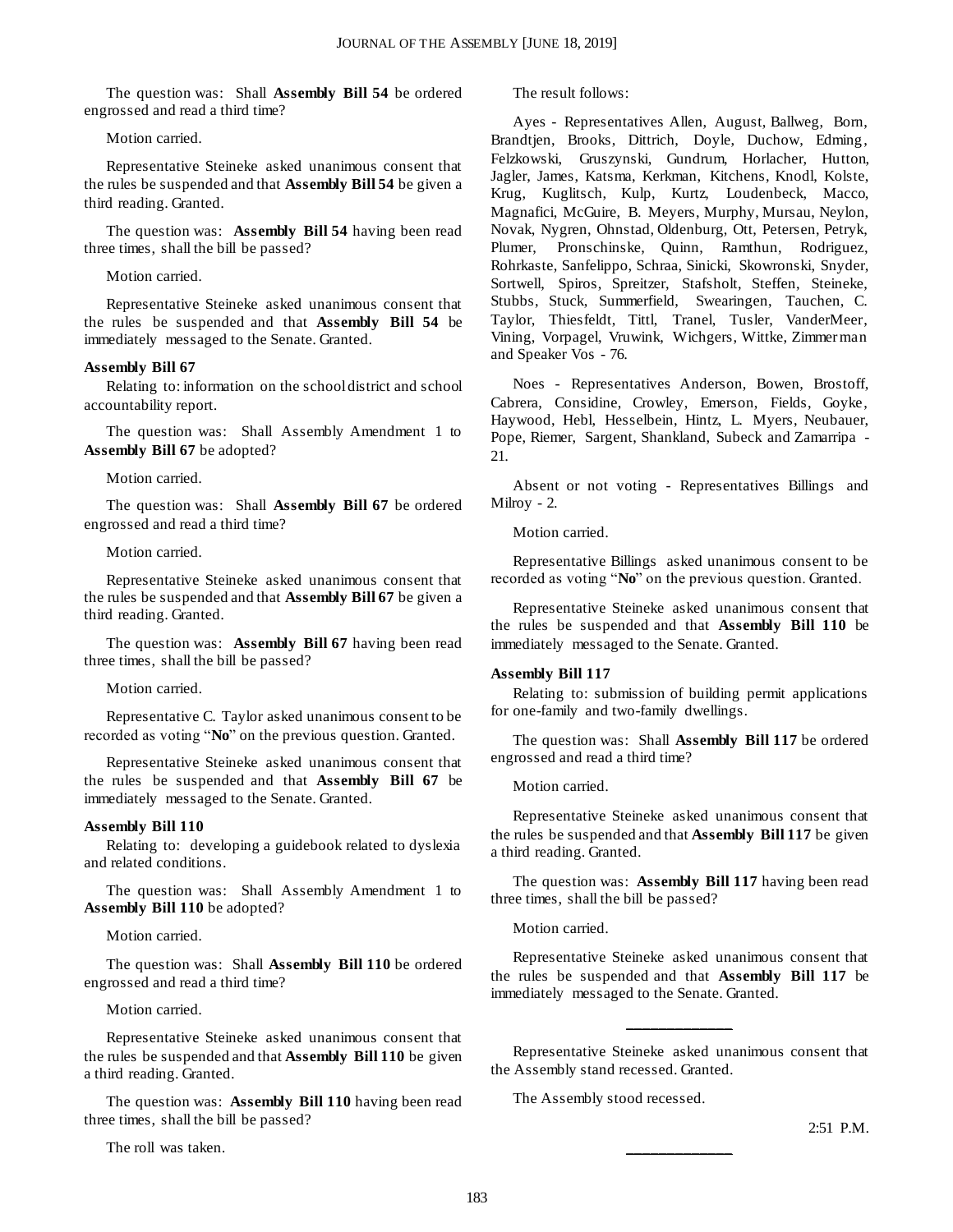3:02 P.M.

#### **RECESS**

The Assembly reconvened.

Speaker Pro Tempore August in the chair.

#### **Assembly Bill 119**

Relating to: grants to homeless shelters, modifying administrative rules promulgated by the Department of Administration, and making an appropriation.

The question was: Shall Assembly Amendment 1 to **Assembly Bill 119** be adopted?

Motion carried.

The question was: Shall Assembly Amendment 2 to **Assembly Bill 119** be adopted?

Motion carried.

The question was: Shall Assembly Amendment 3 to **Assembly Bill 119** be adopted?

Motion carried.

The question was: Shall **Assembly Bill 119** be ordered engrossed and read a third time?

Motion carried.

Representative Steineke asked unanimous consent that the rules be suspended and that **Assembly Bill 119** be given a third reading. Granted.

The question was: **Assembly Bill 119** having been read three times, shall the bill be passed?

Motion carried.

Representative Steineke asked unanimous consent that the rules be suspended and that **Assembly Bill 119** be immediately messaged to the Senate. Granted.

#### **Assembly Bill 120**

Relating to: homelessness case management services and making an appropriation.

The question was: Shall Assembly Amendment 1 to **Assembly Bill 120** be adopted?

Motion carried.

The question was: Shall **Assembly Bill 120** be ordered engrossed and read a third time?

Motion carried.

Representative Steineke asked unanimous consent that the rules be suspended and that **Assembly Bill 120** be given a third reading. Granted.

The question was: **Assembly Bill 120** having been read three times, shall the bill be passed?

Motion carried.

Representative Steineke asked unanimous consent that the rules be suspended and that **Assembly Bill 120** be immediately messaged to the Senate. Granted.

#### **Assembly Bill 121**

Relating to: housing navigator grants and making an appropriation.

The question was: Shall Assembly Amendment 1 to **Assembly Bill 121** be adopted?

Motion carried.

The question was: Shall **Assembly Bill 121** be ordered engrossed and read a third time?

Motion carried.

Representative Steineke asked unanimous consent that the rules be suspended and that **Assembly Bill 121** be given a third reading. Granted.

The question was: **Assembly Bill 121** having been read three times, shall the bill be passed?

Motion carried.

Representative Steineke asked unanimous consent that the rules be suspended and that **Assembly Bill 121** be immediately messaged to the Senate. Granted.

#### **Assembly Bill 122**

Relating to: employment and training activities for homeless populations, the Council on Workforce Investment, and local workforce development boards.

The question was: Shall **Assembly Bill 122** be ordered engrossed and read a third time?

Motion carried.

Representative Steineke asked unanimous consent that the rules be suspended and that **Assembly Bill 122** be given a third reading. Granted.

The question was: **Assembly Bill 122** having been read three times, shall the bill be passed?

Motion carried.

Representative Steineke asked unanimous consent that the rules be suspended and that **Assembly Bill 122** be immediately messaged to the Senate. Granted.

#### **Assembly Bill 123**

Relating to: housing grants to homeless individuals and families and making an appropriation.

The question was: Shall Assembly Amendment 1 to Assembly Substitute Amendment 1 to **Assembly Bill 123** be adopted?

Motion carried.

The question was: Shall Assembly Substitute Amendment 1 to **Assembly Bill 123** be adopted?

Motion carried.

The question was: Shall **Assembly Bill 123** be ordered engrossed and read a third time?

Motion carried.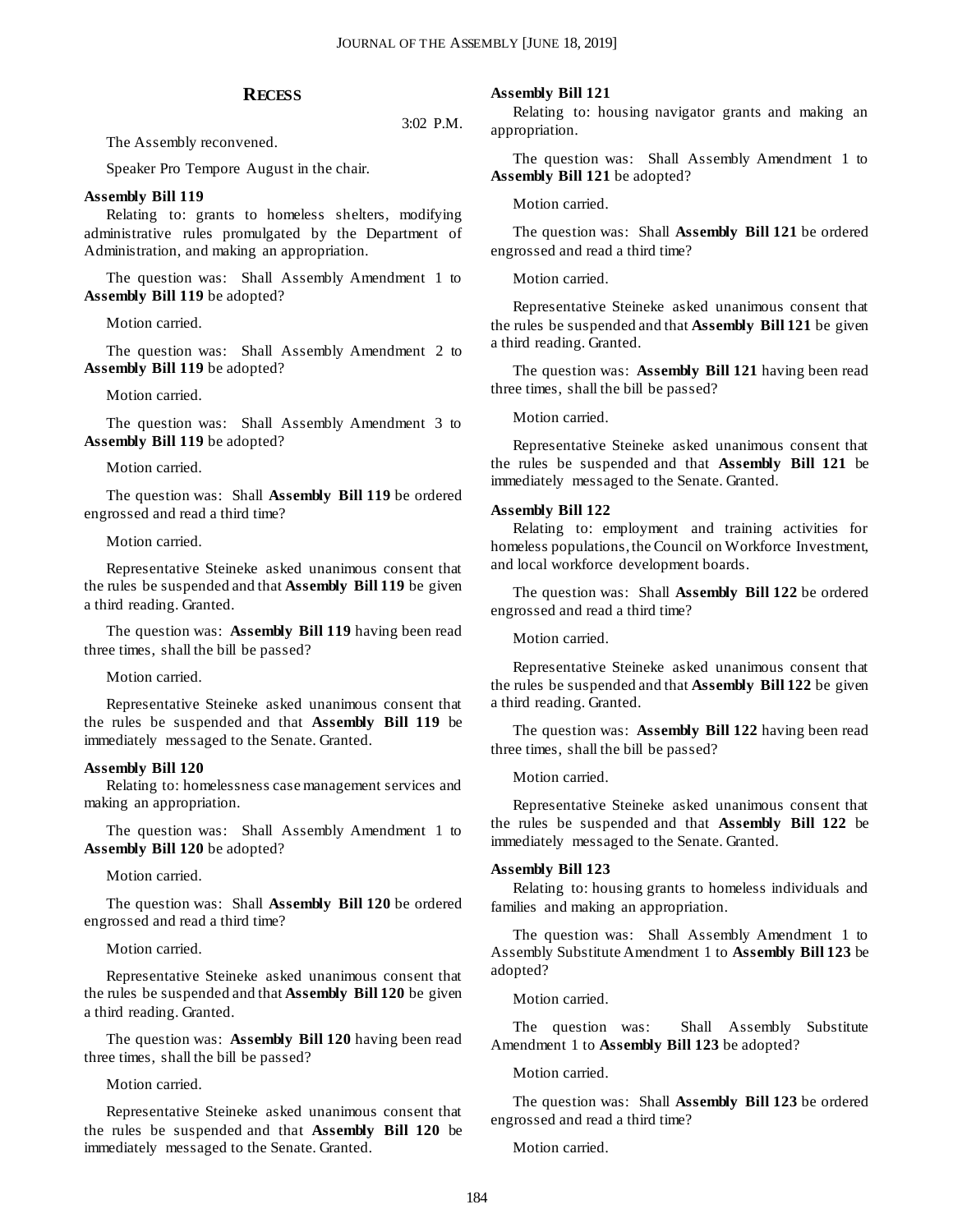Representative Steineke asked unanimous consent that the rules be suspended and that **Assembly Bill 123** be given a third reading. Granted.

The question was: **Assembly Bill 123** having been read three times, shall the bill be passed?

Motion carried.

Representative Sortwell asked unanimous consent to be recorded as voting "**No**" on the previous question. Granted.

Representative Steineke asked unanimous consent that the rules be suspended and that **Assembly Bill 123** be immediately messaged to the Senate. Granted.

#### **Assembly Bill 124**

Relating to: grants to defray housing costs and for diversion programming and making an appropriation.

The question was: Shall Assembly Amendment 1 to **Assembly Bill 124** be adopted?

#### Motion carried.

The question was: Shall **Assembly Bill 124** be ordered engrossed and read a third time?

#### Motion carried.

Representative Steineke asked unanimous consent that the rules be suspended and that **Assembly Bill 124** be given a third reading. Granted.

The question was: **Assembly Bill 124** having been read three times, shall the bill be passed?

Motion carried.

Representative Sortwell asked unanimous consent to be recorded as voting "**No**" on the previous question. Granted.

Representative Steineke asked unanimous consent that the rules be suspended and that **Assembly Bill 124** be immediately messaged to the Senate. Granted.

#### **Assembly Bill 125**

Relating to: housing quality standards loans, granting rule-making authority, and making an appropriation.

Assembly Amendment 2 to Assembly Substitute Amendment 1 to **Assembly Bill 125** offered by Representatives Stuck, Billings, Brostoff, Crowley, Considine, Cabrera, Bowen, Doyle, Hintz, Hesselbein, Spreitzer, Gruszynski, Zamarripa, Sargent, C. Taylor, Ohnstad, Riemer, Pope, Hebl, Vining, Kolste, Fields, Neubauer and Vruwink.

Representative Steineke moved that Assembly Amendment 2 to Assembly Substitute Amendment 1 to **Assembly Bill 125** be laid on the table.

The question was: Shall Assembly Amendment 2 to Assembly Substitute Amendment 1 to **Assembly Bill 125** be laid on the table?

The roll was taken.

The result follows:

Ayes - Representatives Allen, August, Ballweg, Born, Brandtjen, Dittrich, Duchow, Edming, Felzkowski, Fields, Gundrum, Haywood, Horlacher, Hutton, Jagler, James, Katsma, Kerkman, Kitchens, Knodl, Krug, Kuglitsch, Kulp, Kurtz, Loudenbeck, Macco, Magnafici, Murphy, Mursau, Neylon, Novak, Nygren, Oldenburg, Ott, Petersen, Petryk, Plumer, Pronschinske, Quinn, Ramthun, Rodriguez, Rohrkaste, Sanfelippo, Schraa, Skowronski, Snyder, Sortwell, Spiros, Stafsholt, Steffen, Steineke, Summerfield, Swearingen, Tauchen, Thiesfeldt, Tittl, Tranel, Tusler, VanderMeer, Vorpagel, Wichgers, Wittke, Zimmerman and Speaker Vos - 64.

Noes - Representatives Anderson, Billings, Bowen, Brooks, Brostoff, Cabrera, Considine, Crowley, Doyle, Emerson, Goyke, Gruszynski, Hebl, Hesselbein, Hintz, Kolste, McGuire, B. Meyers, Milroy, L. Myers, Neubauer, Ohnstad, Pope, Riemer, Sargent, Shankland, Sinicki, Spreitzer, Stubbs, Stuck, Subeck, C. Taylor, Vining, Vruwink and Zamarripa - 35.

Absent or not voting - None.

Motion carried.

The question was: Shall Assembly Substitute Amendment 1 to **Assembly Bill 125** be adopted?

Motion carried.

The question was: Shall **Assembly Bill 125** be ordered engrossed and read a third time?

Motion carried.

Representative Steineke asked unanimous consent that the rules be suspended and that **Assembly Bill 125** be given a third reading. Granted.

The question was: **Assembly Bill 125** having been read three times, shall the bill be passed?

Motion carried.

Representative Steineke asked unanimous consent that the rules be suspended and that **Assembly Bill 125** be immediately messaged to the Senate. Granted.

#### **Assembly Bill 137**

Relating to: pharmacists and pharmacy students administering vaccines.

The question was: Shall **Assembly Bill 137** be ordered engrossed and read a third time?

Motion carried.

Representative Steineke asked unanimous consent that the rules be suspended and that **Assembly Bill 137** be given a third reading. Granted.

The question was: **Assembly Bill 137** having been read three times, shall the bill be passed?

Motion carried.

Representative Steineke asked unanimous consent that the rules be suspended and that **Assembly Bill 137** be immediately messaged to the Senate. Granted.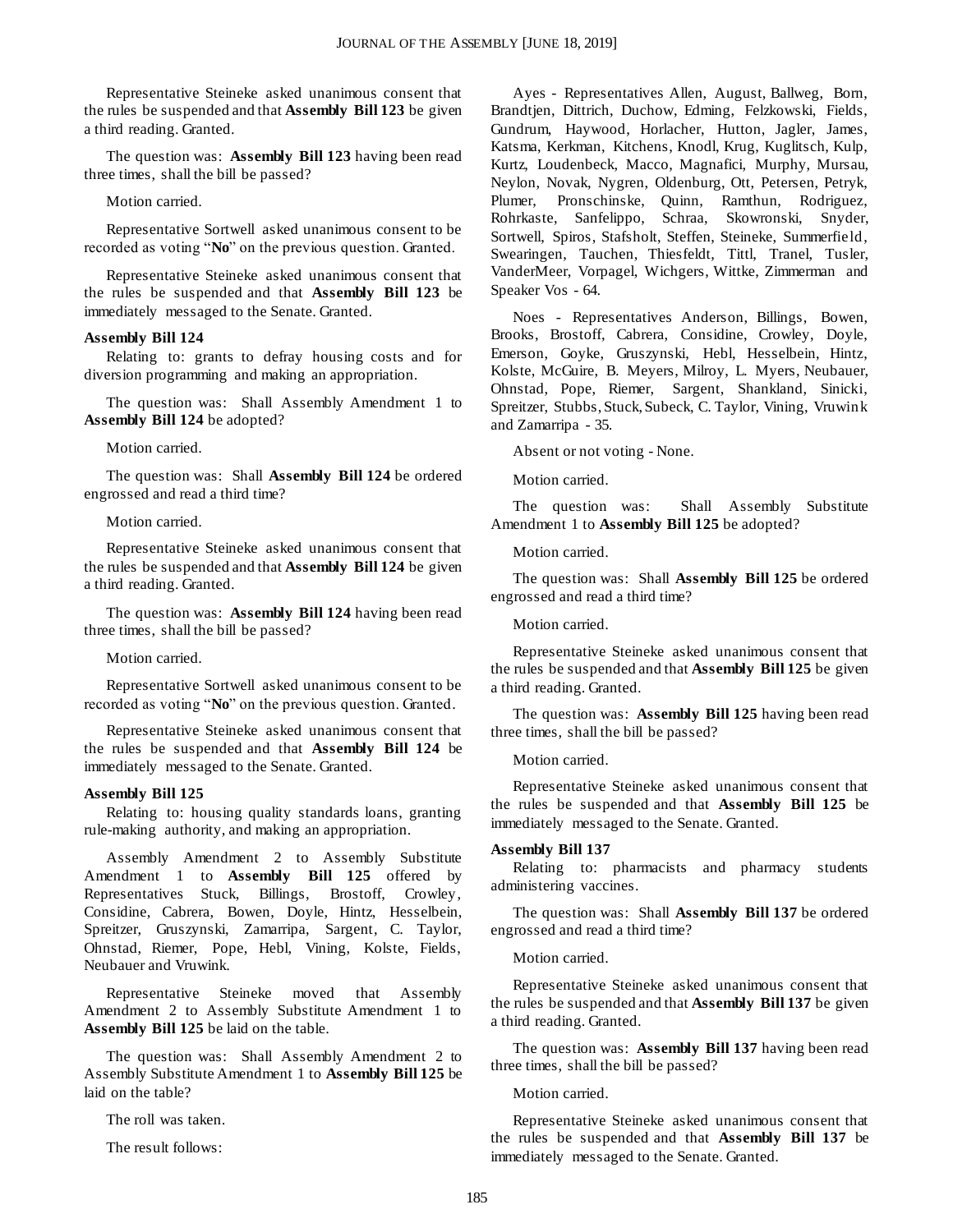#### **Assembly Bill 141**

Relating to: due dates for paying property taxes.

The question was: Shall **Assembly Bill 141** be ordered engrossed and read a third time?

Motion carried.

Representative Steineke asked unanimous consent that the rules be suspended and that **Assembly Bill 141** be given a third reading. Granted.

The question was: **Assembly Bill 141** having been read three times, shall the bill be passed?

Motion carried.

Representative Steineke asked unanimous consent that the rules be suspended and that **Assembly Bill 141** be immediately messaged to the Senate. Granted.

#### **Assembly Bill 144**

Relating to: skills enhancement grants and making an appropriation.

The question was: Shall Assembly Substitute Amendment 1 to **Assembly Bill 144** be adopted?

Motion carried.

The question was: Shall **Assembly Bill 144** be ordered engrossed and read a third time?

Motion carried.

Representative Steineke asked unanimous consent that the rules be suspended and that **Assembly Bill 144** be given a third reading. Granted.

The question was: **Assembly Bill 144** having been read three times, shall the bill be passed?

Motion carried.

Representative Steineke asked unanimous consent that the rules be suspended and that **Assembly Bill 144** be immediately messaged to the Senate. Granted.

#### **Assembly Bill 168**

Relating to: the requirement for stating name and address prior to voting.

The question was: Shall Assembly Amendment 1 to **Assembly Bill 168** be adopted?

Motion carried.

The question was: Shall **Assembly Bill 168** be ordered engrossed and read a third time?

Motion carried.

Representative Steineke asked unanimous consent that the rules be suspended and that **Assembly Bill 168** be given a third reading. Granted.

The question was: **Assembly Bill 168** having been read three times, shall the bill be passed?

Motion carried.

Representative Steineke asked unanimous consent that the rules be suspended and that **Assembly Bill 168** be immediately messaged to the Senate. Granted.

#### **Assembly Bill 193**

Relating to: authorizing a biennial budget procedure for political subdivisions.

The question was: Shall Assembly Amendment 1 to **Assembly Bill 193** be adopted?

Motion carried.

The question was: Shall **Assembly Bill 193** be ordered engrossed and read a third time?

Motion carried.

Representative Steineke asked unanimous consent that the rules be suspended and that **Assembly Bill 193** be given a third reading. Granted.

The question was: **Assembly Bill 193** having been read three times, shall the bill be passed?

Motion carried.

Representative Steineke asked unanimous consent that the rules be suspended and that **Assembly Bill 193** be immediately messaged to the Senate. Granted.

Representative Steineke asked unanimous consent that **Senate Bill 239** be withdrawn from today's calendar and taken up at this time. Granted.

#### **Senate Bill 239**

Relating to: limiting the authority of the state and political subdivisions to regulate certain wireless facilities and authorizing political subdivisions to impose setback requirements for certain mobile service support structures.

The question was: Shall **Senate Bill 239** be ordered to a third reading?

Motion carried.

Representative Steineke asked unanimous consent that the rules be suspended and that **Senate Bill 239** be given a third reading. Granted.

The question was: **Senate Bill 239** having been read three times, shall the bill be concurred in?

Motion carried.

Representative Steineke asked unanimous consent that the rules be suspended and that **Senate Bill 239** be immediately messaged to the Senate. Granted.

#### **Assembly Bill 234**

Relating to: limiting the authority of the state and political subdivisions to regulate certain wireless facilities and authorizing political subdivisions to impose setback requirements for certain mobile service support structures.

Representative Steineke asked unanimous consent that **Assembly Bill 234** be laid on the table. Granted.

186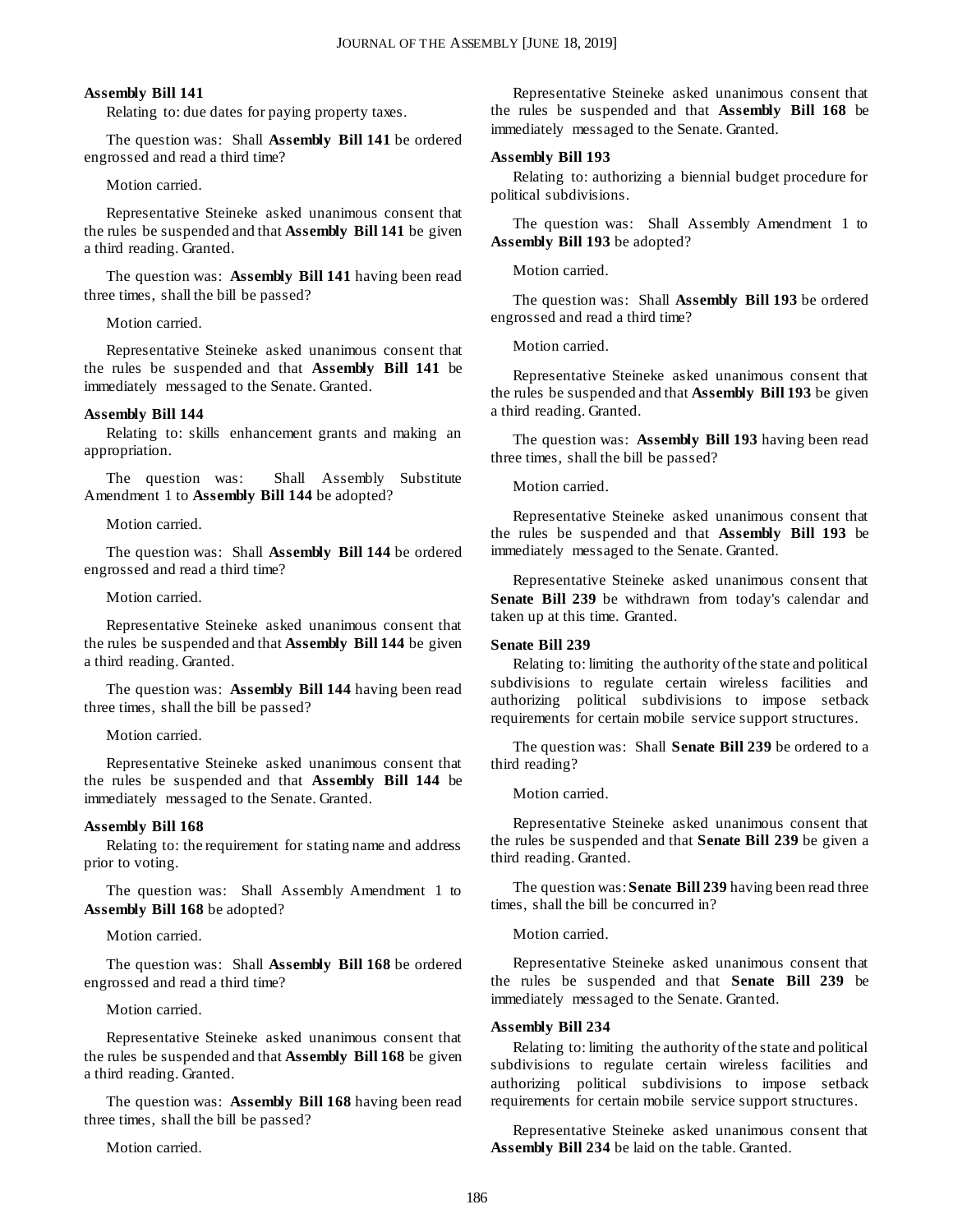#### **Assembly Bill 235**

Relating to: exception from local levy limits for political subdivisions receiving certain utility aid payments.

The question was: Shall **Assembly Bill 235** be ordered engrossed and read a third time?

#### Motion carried.

Representative Steineke asked unanimous consent that the rules be suspended and that **Assembly Bill 235** be given a third reading. Granted.

The question was: **Assembly Bill 235** having been read three times, shall the bill be passed?

Motion carried.

Representative Sortwell asked unanimous consent to be recorded as voting "**No**" on the previous question. Granted.

Representative Steineke asked unanimous consent that the rules be suspended and that **Assembly Bill 235** be immediately messaged to the Senate. Granted.

## **\_\_\_\_\_\_\_\_\_\_\_\_\_ VISITORS**

During today's session, the following visitors honored the Assembly by their presence and were welcomed by the presiding officer and the members:

Mari Beth and Milanko Djurjulov, guests of Representative August.

Kareede Chones-Aguam, Milwaukee Bucks President of Business Strategy and a former Marquette player, guest of Representative Haywood.

Pat Johnson, Debbie Johnson, Brian Foster, Sam Smith, Taylor Salmon and Claire Mikkelson, guests of Representative Kolste.

Julie and Paul Buckholt from Milwaukee, sister and guests of Representative Sinicki.

Yolanda and Gregory Ogunbowale, guests of Representative Myers.

#### **ANNOUNCEMENTS**

**\_\_\_\_\_\_\_\_\_\_\_\_\_**

Representative Rohrkaste asked unanimous consent that the Assembly adjourn in memory of Frances M. Vershowske, who passed away a month after her 100th birthday. She had 2 children, 9 grandchildren (including his wife Deborah), 19 great grandchildren (including his two sons) and 3 great-great grandchildren. Granted.

Representative Tusler asked unanimous consent that the Assembly adjourn in memory of memory of Appleton Firefighter Mitchell Lundgaard, who was killed in the line of duty on May 15 after responding to an emergency medical call. Firefighter Lundgaard was a 14-year veteran of the Appleton Fire Department. He leaves behind a wife, Lindsey, and three sons, ages 9, 7, and 4. Granted.

Representative Gruszynski asked unanimous consent that the Assembly adjourn in memory of Patricia Finder-Stone of Green Bay, who passed away on June 10. Granted.

Representative Hesselbein asked unanimous consent that the Assembly adjourn in memory of Elaine Havey of Madison, who passed away on May 31. Granted.

Representative Nygren asked unanimous consent that the Assembly adjourn in honor of his daughter, Cali, who graduated Summa Cum Laude from the University of Wisconsin - Green Bay. Granted.

Representative Nygren asked unanimous consent that the Assembly adjourn in honor of his son, Colin, who graduated from Marinette High School. Granted.

Representative Riemer asked unanimous consent that the Assembly adjourn in honor of his brother, Joe Riemer, and Tiffany Choe, on the occasion of their marriage on June 1. Granted.

Representative Murphy asked unanimous consent that the Assembly adjourn in honor of his brother, Jerry Murphy, on the occasion of his 70th birthday on June 20. Granted.

Representative Emerson asked unanimous consent that the Assembly adjourn in honor of the Eau Claire North Huskie Boys Baseball Team for winning the Division I WIAA State Championship. Granted.

Representative Sinicki asked unanimous consent that the Assembly adjourn in honor of her nephew Thomas, and Megan Buckholt, on the occasion of their recent marriage. Granted.

Representative Sinicki asked unanimous consent that the Assembly adjourn in honor of her niece, Andrea Lawler, in recognition of National Sarcoma Month. Granted.

Representative C. Taylor asked unanimous consent that the Assembly adjourn in honor of her son, Samuel, on the occasion of his 13th birthday on June 17. Granted.

Representative Edming asked unanimous consent that the Assembly adjourn in honor of Elmer Wishard of Tony, a former WWII pilot of a C-47, who pulled gliders into Normandy and was awarded many medals, including a combat infantry badge. Granted.

Representative Wichgers asked unanimous consent that the Assembly adjourn in honor of the Muskego High School Girls Track Team, for their 1st place finish in the WIAA State Track Meet. Granted.

Representative Wichgers asked unanimous consent that the Assembly adjourn in honor of the Muskego High School Girls Soccer Team, for their 1st place finish in the WIAA State Championship. Granted.

Representative Hebl asked unanimous consent that the Assembly adjourn in honor of Sun Prairie High School Boys Baseball Team, for taking 2nd place in the Division I WIAA State Championship. Granted.